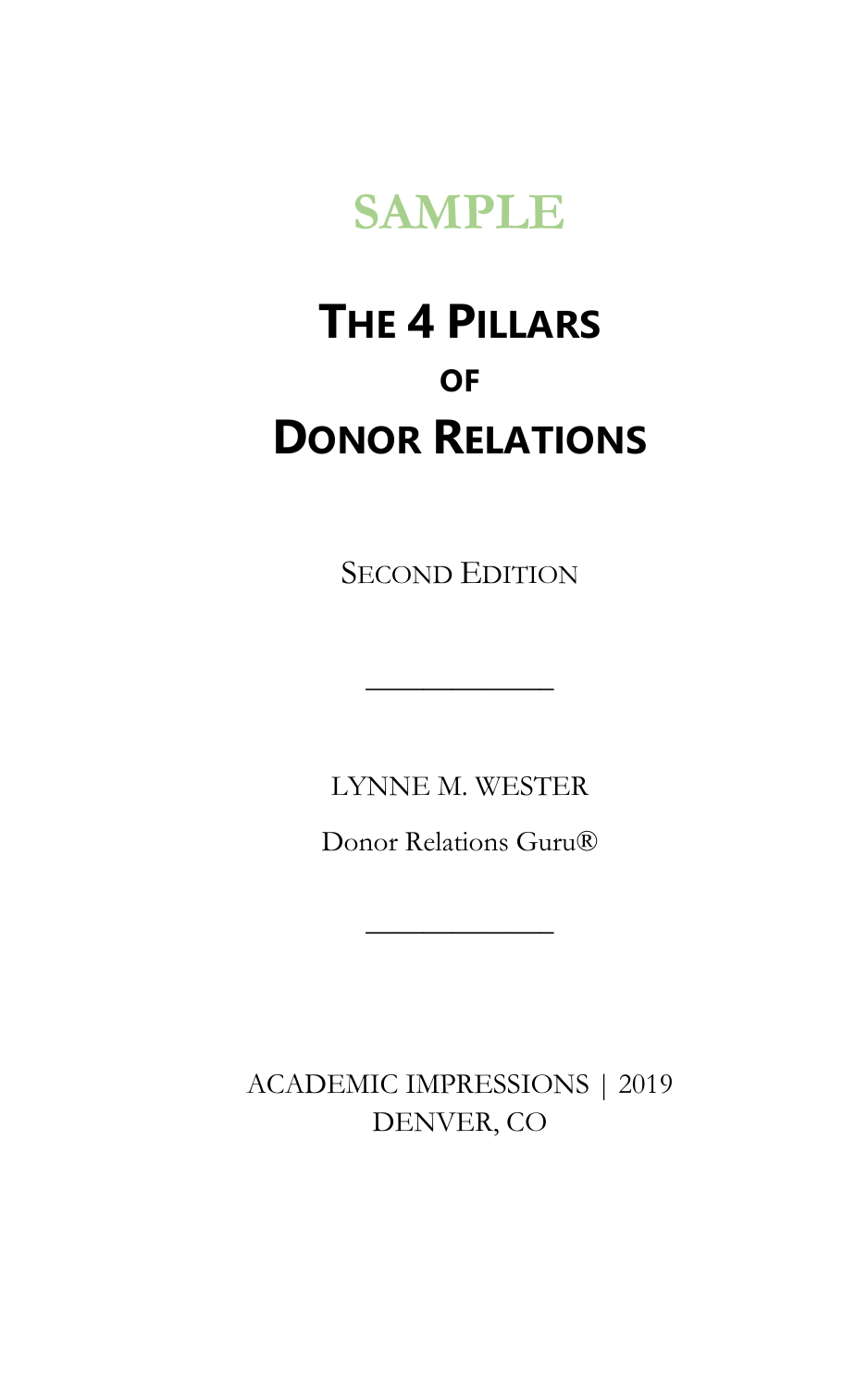Published by Academic Impressions.

CR Mrig Company. 4601 DTC Blvd., Suite 800, Denver, CO 80237.

Copyright © 2014, 2019 Lynne M. Wester.

Cover design by Brady Stanton.

All rights reserved.

No part of this book may be reproduced, or stored in a retrieval system, or transmitted in any form or by any means, electronic, mechanical, photocopying, recording, or otherwise, without express written permission of the publisher.

For reproduction, distribution, or copy permissions, or to order additional copies, please contact the Academic Impressions office at 720.488.6800 or visit:

http://bit.ly/2qbHuLr

Academic Impressions

ISBN: 978-1-948658-09-6

Printed in the United States of America.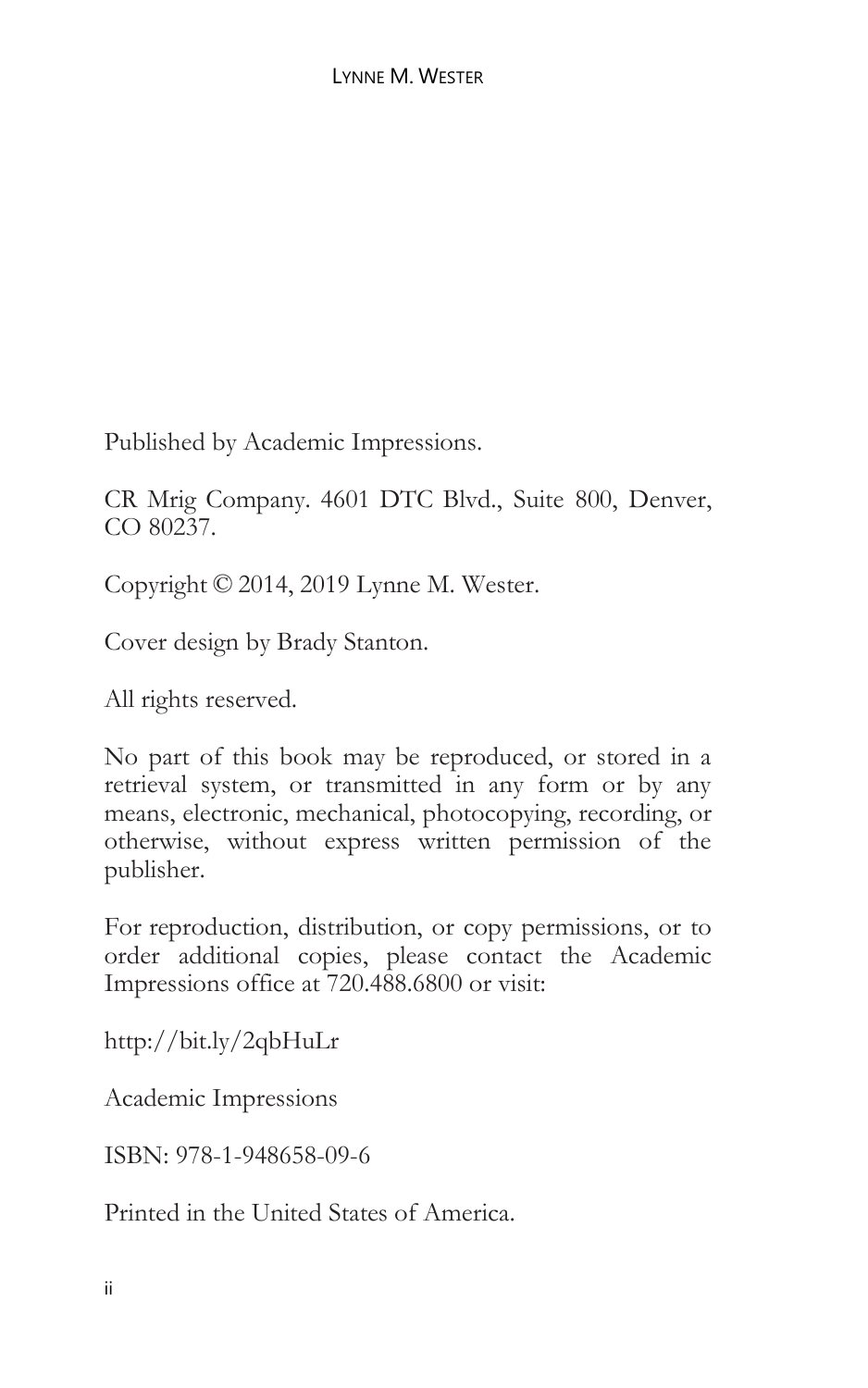# **ALSO FROM ACADEMIC IMPRESSIONS**



Get the academic leaders on your campus prepared to take an active and informed role in attracting philanthropic support.

Explore the book at: [https://www.academicimpressions.com/product/fundrais](https://www.academicimpressions.com/product/fundraising-deans-guide/) [ing-deans-guide/](https://www.academicimpressions.com/product/fundraising-deans-guide/)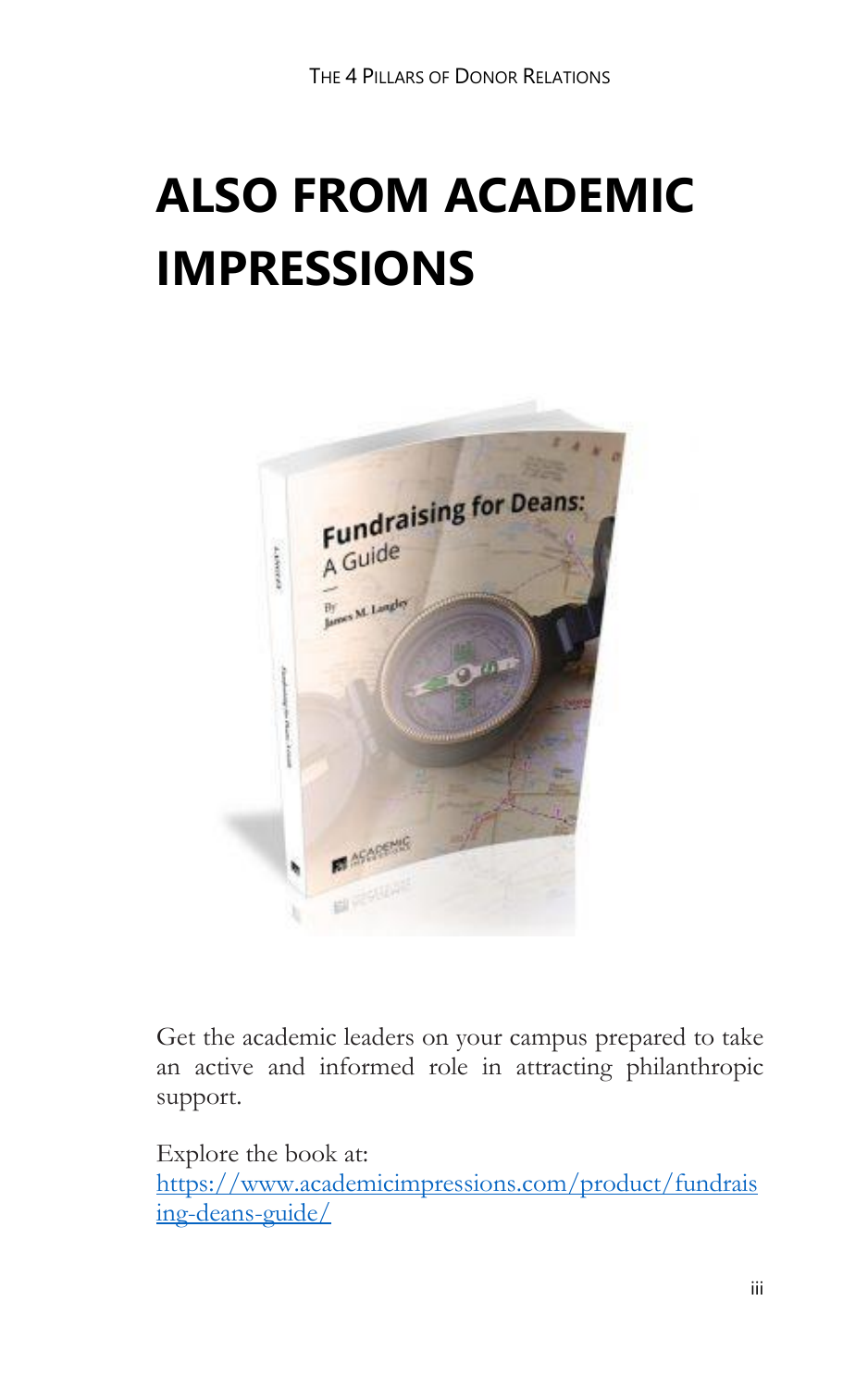#### LYNNE M. WESTER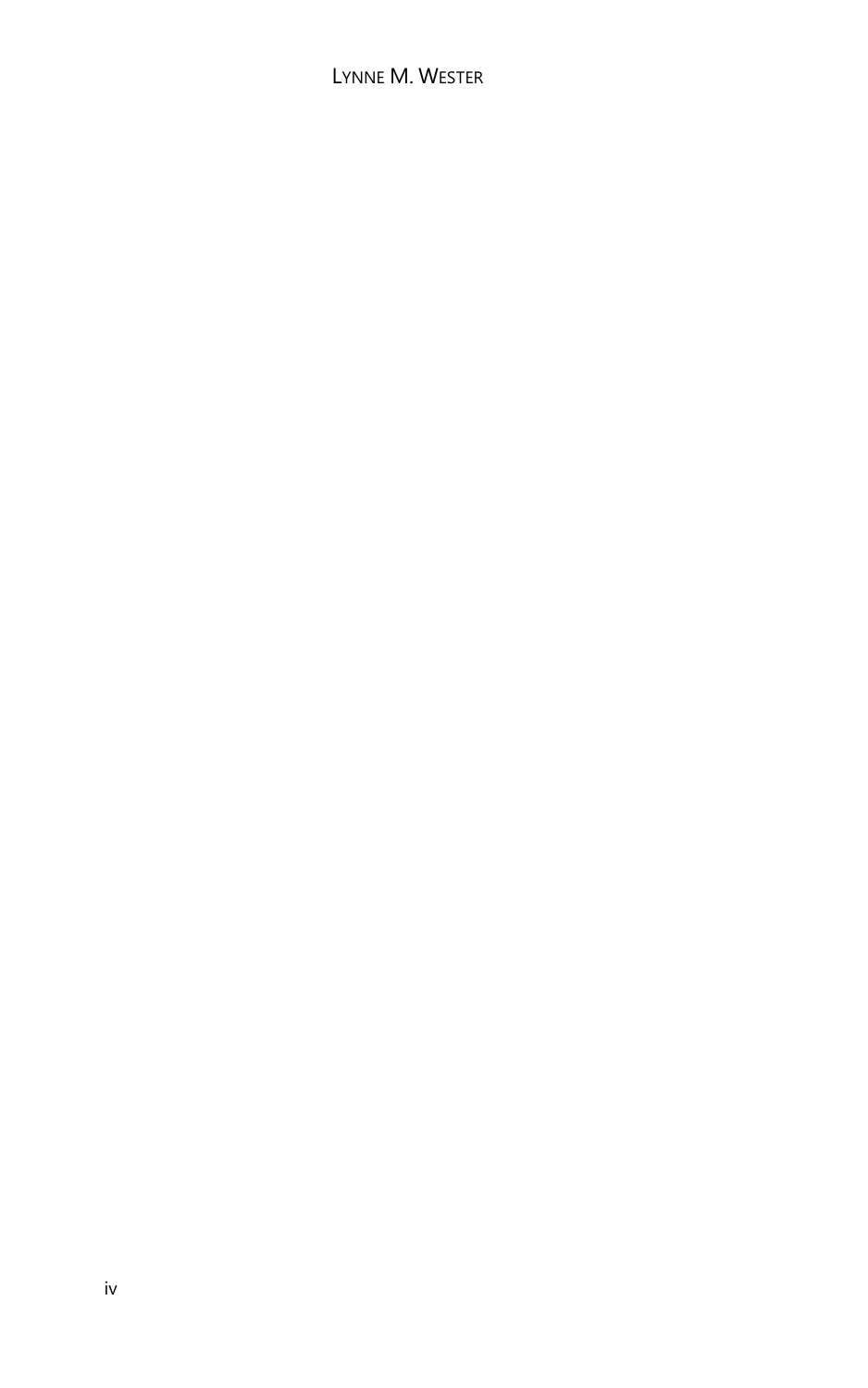## **CONTENTS**

#### **INTRODUCTION**

#### **DONOR RELATIONS: AN OVERVIEW**

- Stewardship and Donor Relations: Synonyms?
- Donor Relations: Shifting Trends in Reporting Structures

#### **PILLAR #1: ACKNOWLEDGEMENTS**

Acknowledgements vs. Gift Receipts

#### **PILLAR #2: STEWARDSHIP AND IMPACT REPORTING**

- Financial Stewardship
- Impact Reporting

#### **PILLAR #3: RECOGNITION**

- Naming Opportunities
- Permanent or Physical Recognition
- Recognition Societies
- Public Recognition

#### **PILLAR #4: ENGAGEMENT**

Access, Information, and Experiences Defined

#### **SHAKING THE SNOWGLOBE: HOW TO IMPLEMENT THE CHANGES YOU'VE JUST READ ABOUT**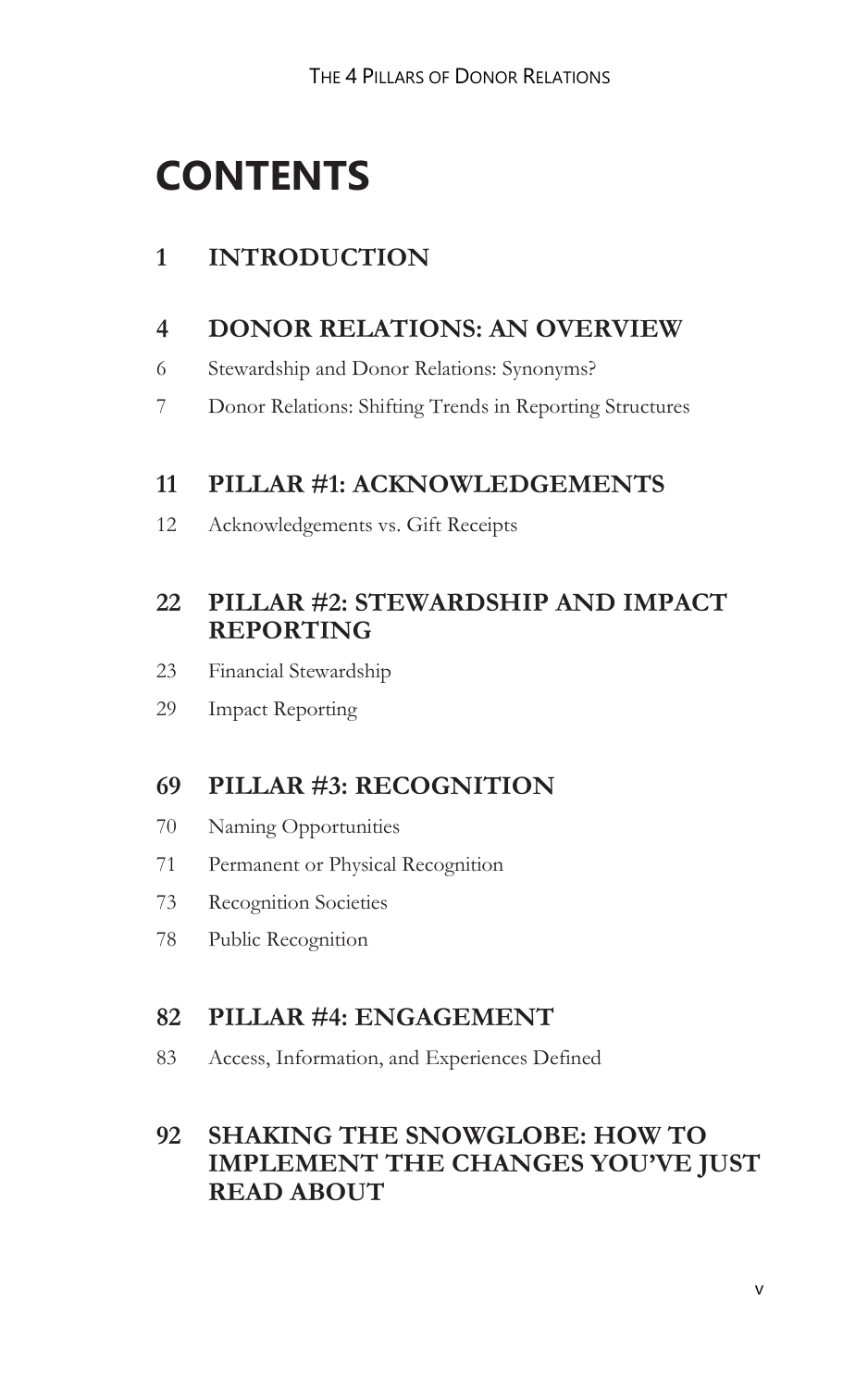#### **APPENDICES**

- Appendix A: What to Include in a Gift Acceptance Policy
- Appendix B: Samples of Creative Communications with Donors
- Appendix C: Data-Driven Donor Relations
- Appendix D: First-Time Donors
- Appendix E: When You Have a Donor Relations "Team" of One
- Appendix F: Donor Event Management 101
- Appendix G: The 110% Club—Rewarding Great Donor Behavior
- Appendix H: Donor Surveys
- Appendix I: Is Your Online Giving Site Donor Friendly?
- Appendix J: Social Media
- Appendix K: Being Deliberate About Naming Opportunities
- Appendix L: Corporation and Foundation Donor Relations
- Appendix M: Thoughts on the Profession of Donor Relations
- Appendix N: Best of the Worst Fundraising Jargon

#### **ACKNOWLEDGEMENTS**

#### **ABOUT THE AUTHOR**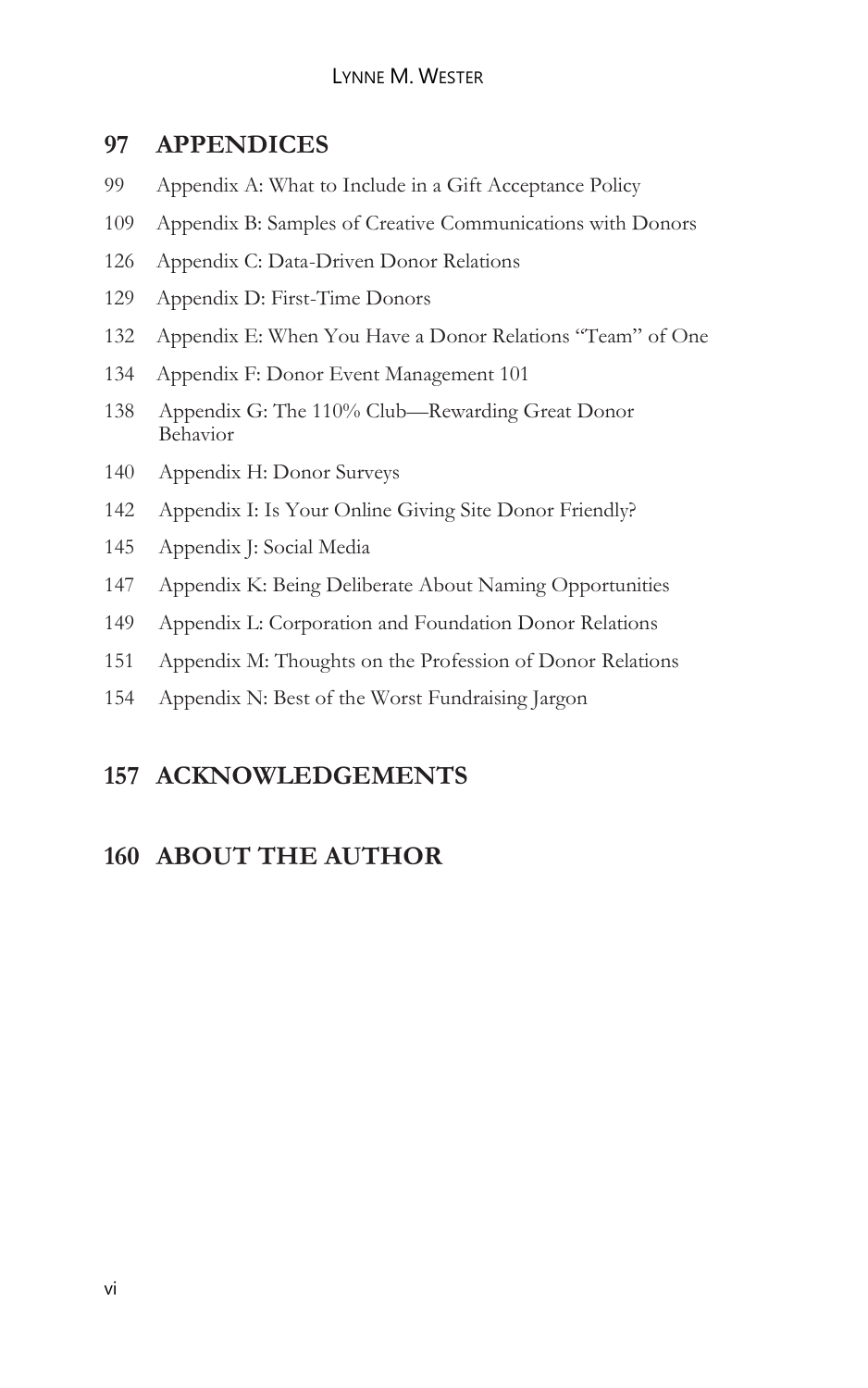#### THE 4 PILLARS OF DONOR RELATIONS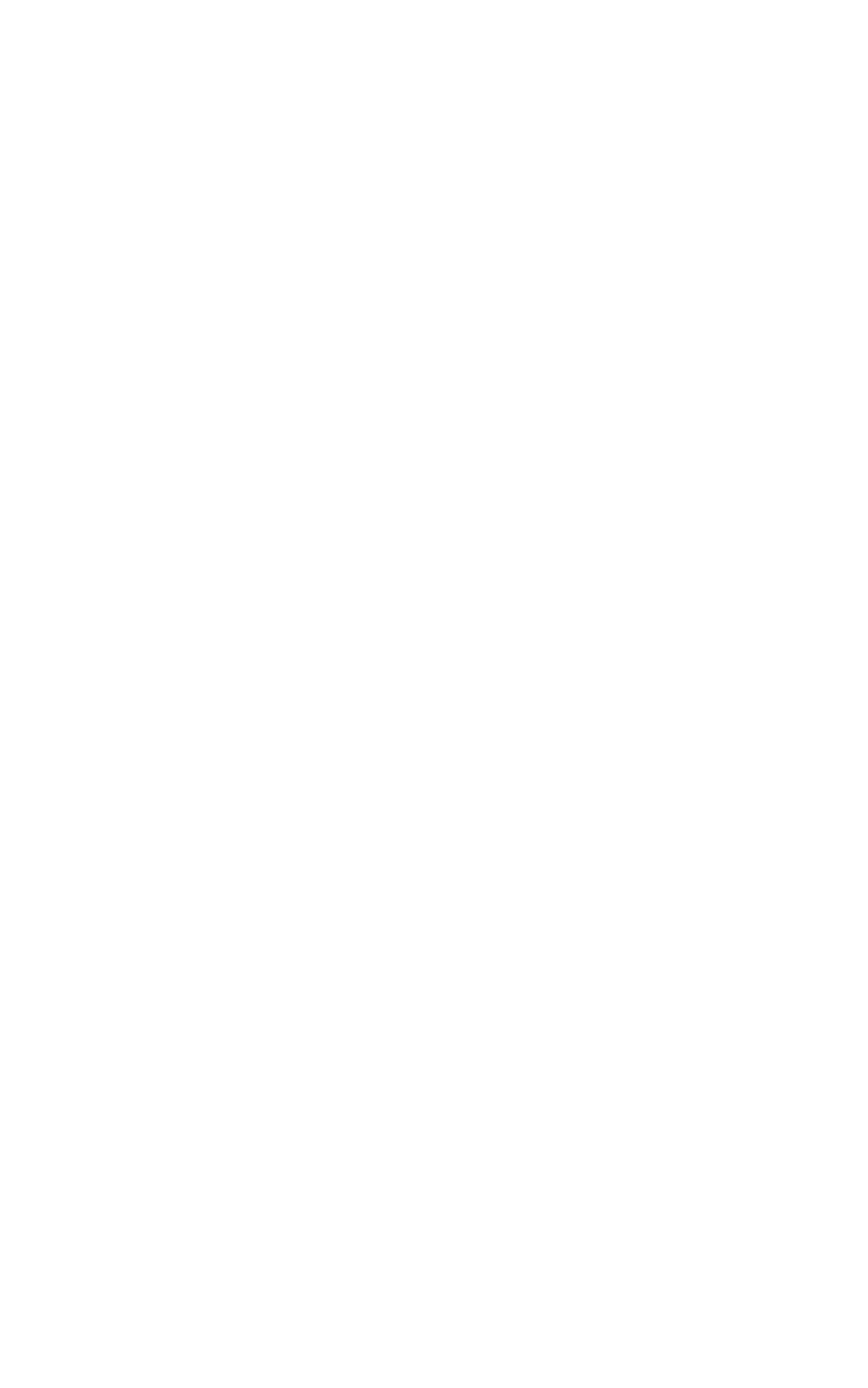# **INTRODUCTION**

Fundraising has a major problem facing its sustainability, and it has nothing to do with the charitable tax deduction, with the transfer of wealth, or with the new generation of donors—the millennials. It has everything to do with donor retention. The Growth in Giving Initiative's *2018 Fundraising Effectiveness Survey Report* found that every 100 donors gained in 2017 was offset by 99 lost donors through attrition.

(See: [http://afpfep.org/wp-content/uploads/2018/04/2018-](http://afpfep.org/wp-content/uploads/2018/04/2018-Fundraising-Effectiveness-Survey-Report.pdf) [Fundraising-Effectiveness-Survey-Report.pdf](http://afpfep.org/wp-content/uploads/2018/04/2018-Fundraising-Effectiveness-Survey-Report.pdf)).

Yet, fundraisers don't spend a great deal of time and energy on the problem and its solution. Instead, acquisition budgets rise with great abandon as the hunt continues for new donors to replace awful attrition rates. The answer is simple. According to Chuck Longfield at Blackbaud Analytics, acquisition costs seven times as much as retention. It is more cost effective to keep the donors an organization has than to chase new ones. Donor relations provides the answer to the donor retention problem. A well-executed, strategic, forward-thinking program will cure the ails of hemorrhaging donors and accomplish even more.

Donor relations is the key to successful fundraising. Without comprehensive donor relations efforts, our donors will not give again and fundraising will grind to a halt. As many learned in the recent economic recession, cutting donor relations programs is the exact wrong idea. When budgets are tight and times are tough, institutions should rely more than ever on their donor relations professional to help lead the way to success.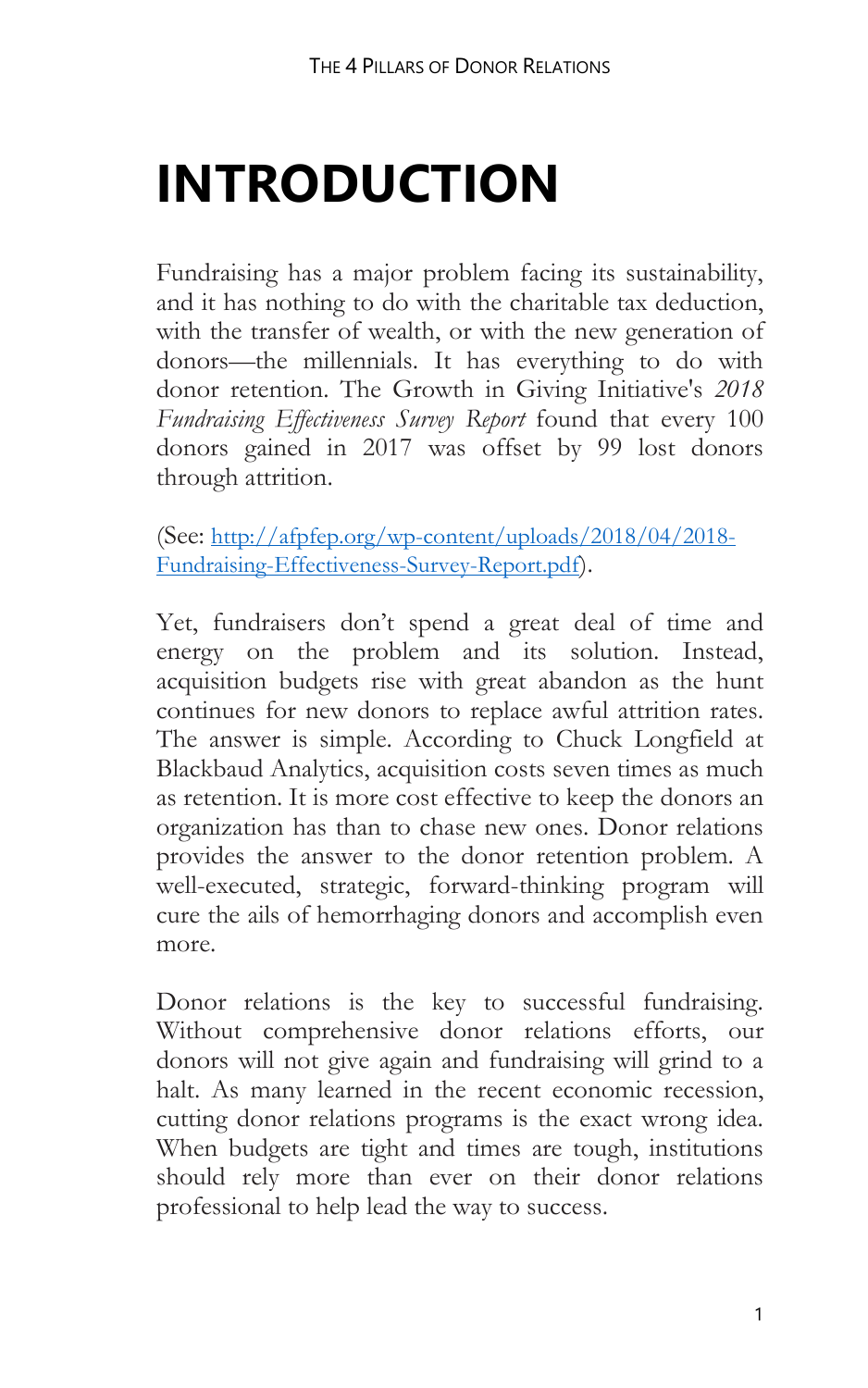Donor relations as a profession within fundraising has faced a dynamic shift over the past ten years. As the profession has evolved, so has the description, scope and nature of the duties of donor relations. In their groundbreaking document, *Donor Relations and Stewardship Defined*, the Association of Donor Relations Professionals (ADRP) built a great foundational definition of donor relations. See:

[http://www.adrp.net/assets/documents/adrpdefinitionse](http://www.adrp.net/assets/documents/adrpdefinitionsexpanded.pdf) [xpanded.pdf](http://www.adrp.net/assets/documents/adrpdefinitionsexpanded.pdf)

This book strives to take that definition further, to expand on the theory behind strategic proactive donor relations, and to further define and explain the four pillars of donor relations, their architecture, and their role in the overall fundraising operation of an organization.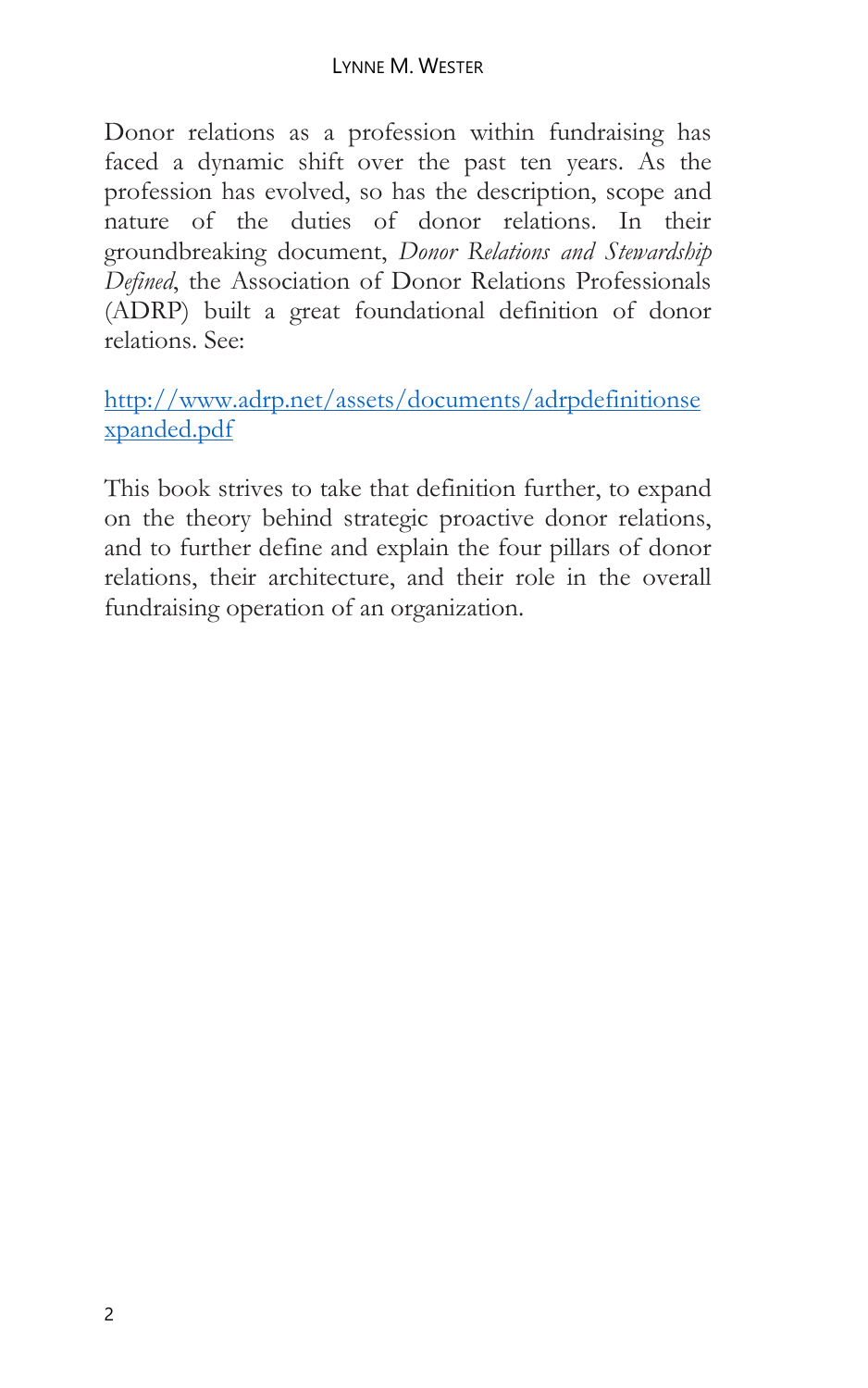#### **THE MINDSET NEEDED FOR SUCCESSFUL DONOR RELATIONS**

There is a great deal of research from Penelope Burk and others that suggests that a donor should be thanked seven times for every gift. That does not equate to seven formulary letters sent in succession; that means a robust donor relations program in order to ensure retention. It is rare to hear a donor say that they feel overly thanked. The opposite is often true, and it is a fact that directly hampers retention in organizations; one of the top reasons that donors stop giving to organizations is because they are asked too often and not thanked enough. In organizations worldwide, there should be an arms race to see how donors can best be treated in order to improve the startlingly low retention rates. However, conferences and professional development are consistently filled with information on how to ask a donor for their gift and how to close a deal. Is it because gratitude is an expected given? Or because it's tough to measure an essential, nonrevenue part of the relationship that is often overlooked? Is it a fundamental error in our performance metrics that are ruled by donors and dollars, not retention and gratitude? These are all questions that leadership must ask when building a fundraising culture at their organization. The mantra should be simple: if it doesn't benefit the donor, we don't do it.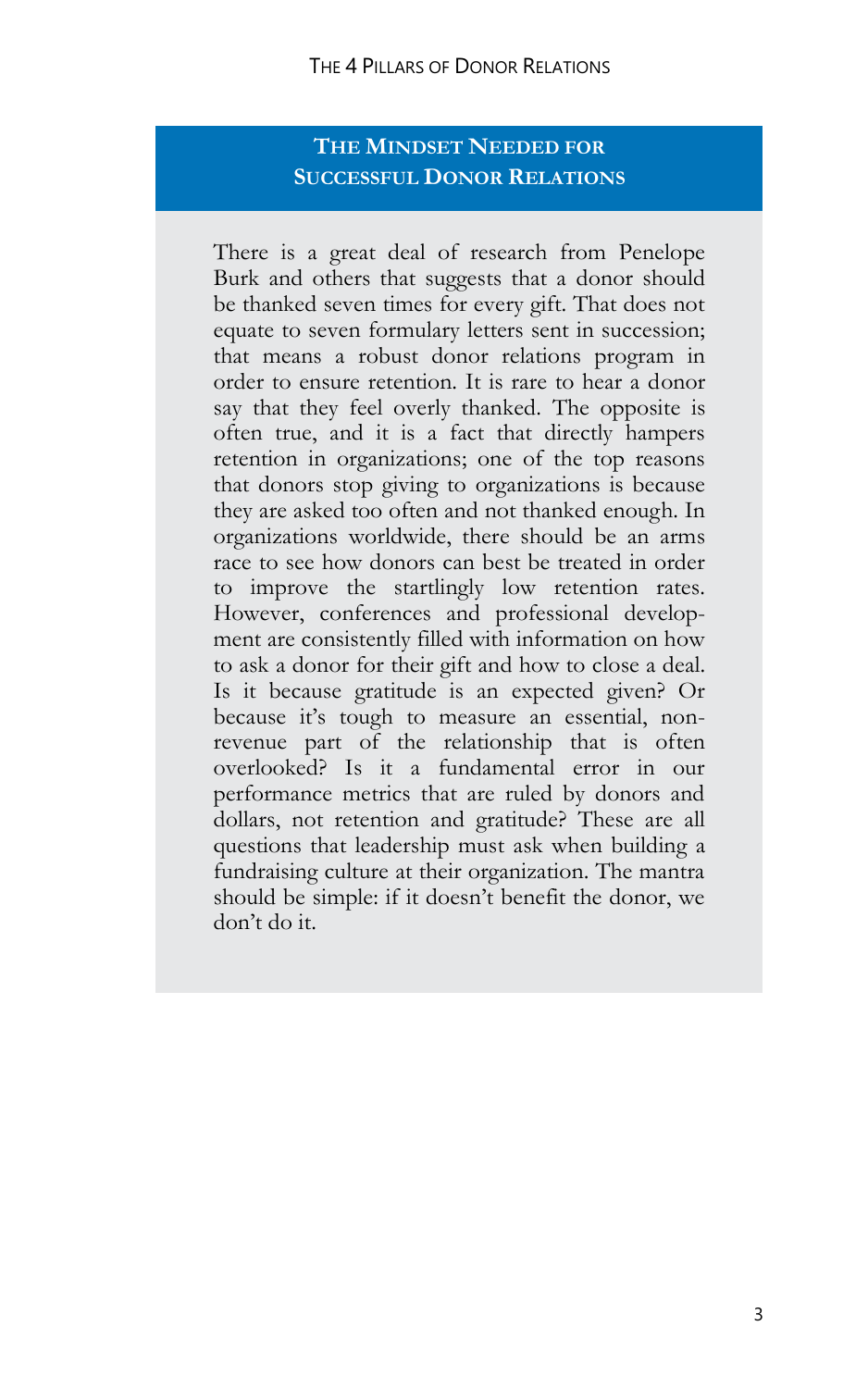# **DONOR RELATIONS: AN OVERVIEW**

Below is a diagram of donor relations. It is used to help explain the four pillars of donor relations in a visual manner. It is profound in its simplicity but represents a good vision for the basis of the profession.



### **DONOR RELATIONS**

The goal of a donor relations operation is to retain current donors and keep them engaged with our institutions. If that is successful, the savings is great and their value and longevity grows. Given the current state of donor retention (where every 100 donors gained are offset by 99 lapsed donors, according to the Growth in Giving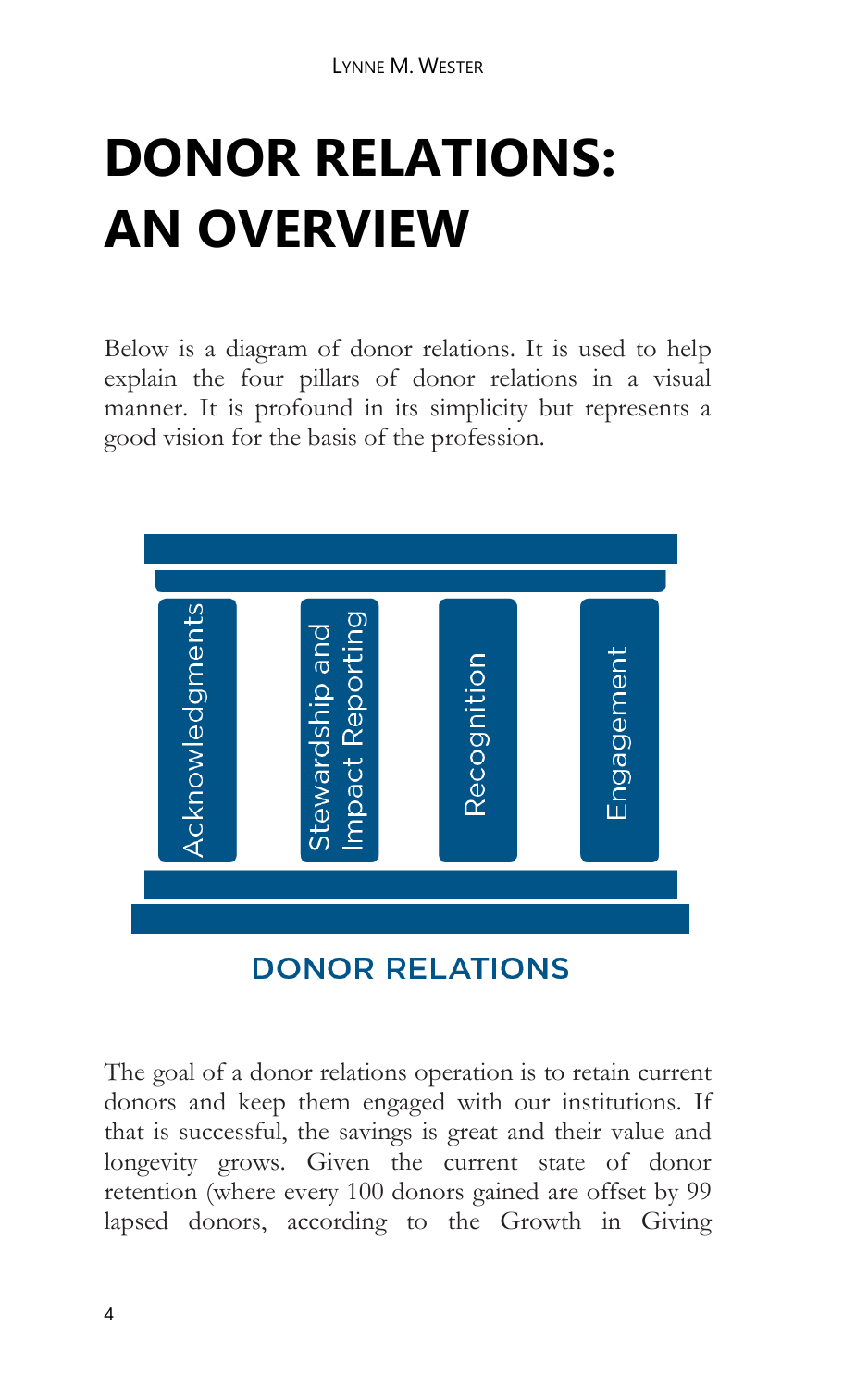Initiative's *2018 Fundraising Effectiveness Survey Report*), organizations can no longer overlook the need for a quality donor relations program that retains donors. It is seven times more costly to obtain a new donor than to keep the one that the institution has, so investing in your donor relations team makes fiscal sense. In the past five to ten years, donor relations has been one of the fastest growing professions in advancement.



As you can see from the diagram above, donor relations is an umbrella-like term that encompasses four main functions, or pillars, of the philosophical basis for donor relations:

- Acknowledgement
- Stewardship & Impact Reporting
- Donor Recognition
- **Engagement**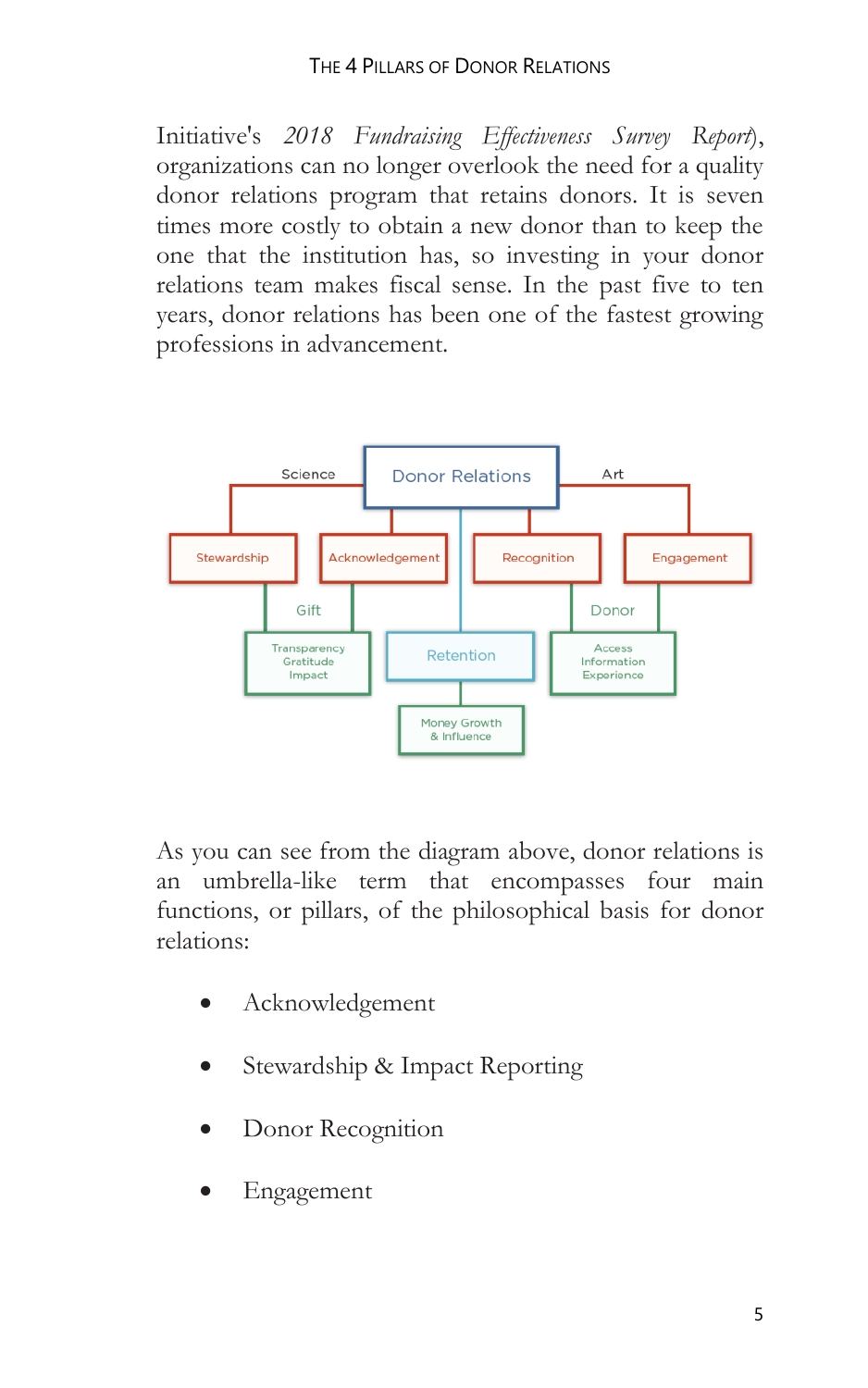## **Stewardship and Donor Relations: Synonyms?**

In the past the terms stewardship and donor relations were used synonymously. Many offices of donor relations still have the term stewardship attached to their titles, but the vestiges of the past are not quick to change in academia. The major difference is that stewardship is tied to the gift the donor gives; one cannot steward a donor, only their giving. But an organization can engage, cultivate, and relate to donors, with stewardship being one part of the overall donor relations strategy.

This is a vital distinction that cannot be overstated. Using the terms incorrectly blurs the clear divides of the work and can lead to confusion and error. If donor relations is proactive, then it must also be said that stewardship is reactive. Stewardship is the activity that takes place after the gift is received. Donor relations encompasses so much more, both in anticipation of the gift and in preparation for a long-term relationship that must be nurtured in order for positive philanthropy to occur.

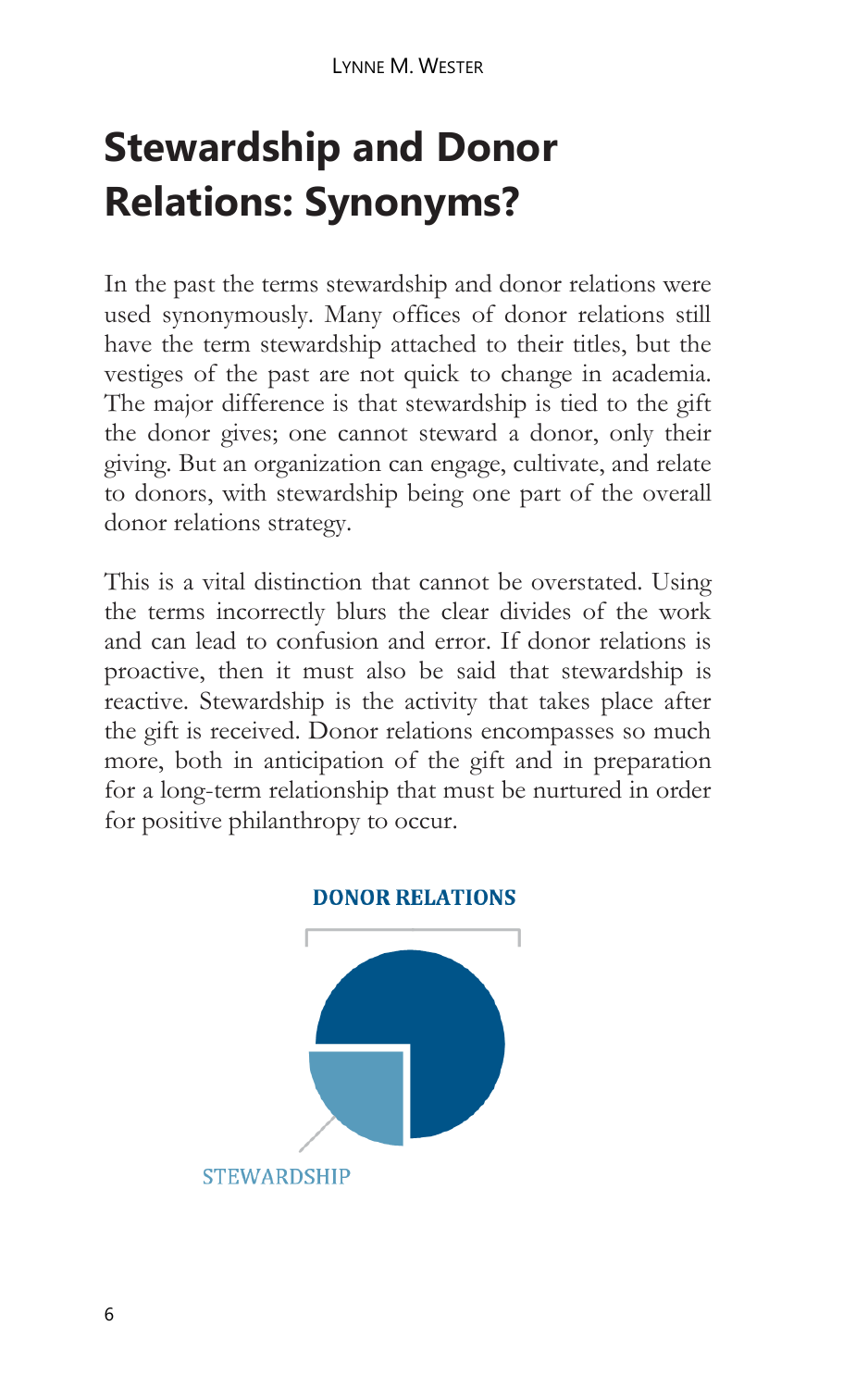### Donor Relations

- Involves engaging, cultivating, and relating to donors.
- Encompasses the work both in anticipation of the gift and in preparation for a long-term relationship that must be nurtured in order for positive philanthropy to occur.
- Proactive in nature.

### Stewardship

- Tied to the gift the donor gives.
- Activity that takes place after the gift is received.
- Includes financial reporting on how the gift is being spent.
- Reactive in nature.

## **Donor Relations: Shifting Trends in Reporting Structures**

One of the other remnants of the past that remains is the reporting structure. Historically, most donor relations professionals reported to the advancement services or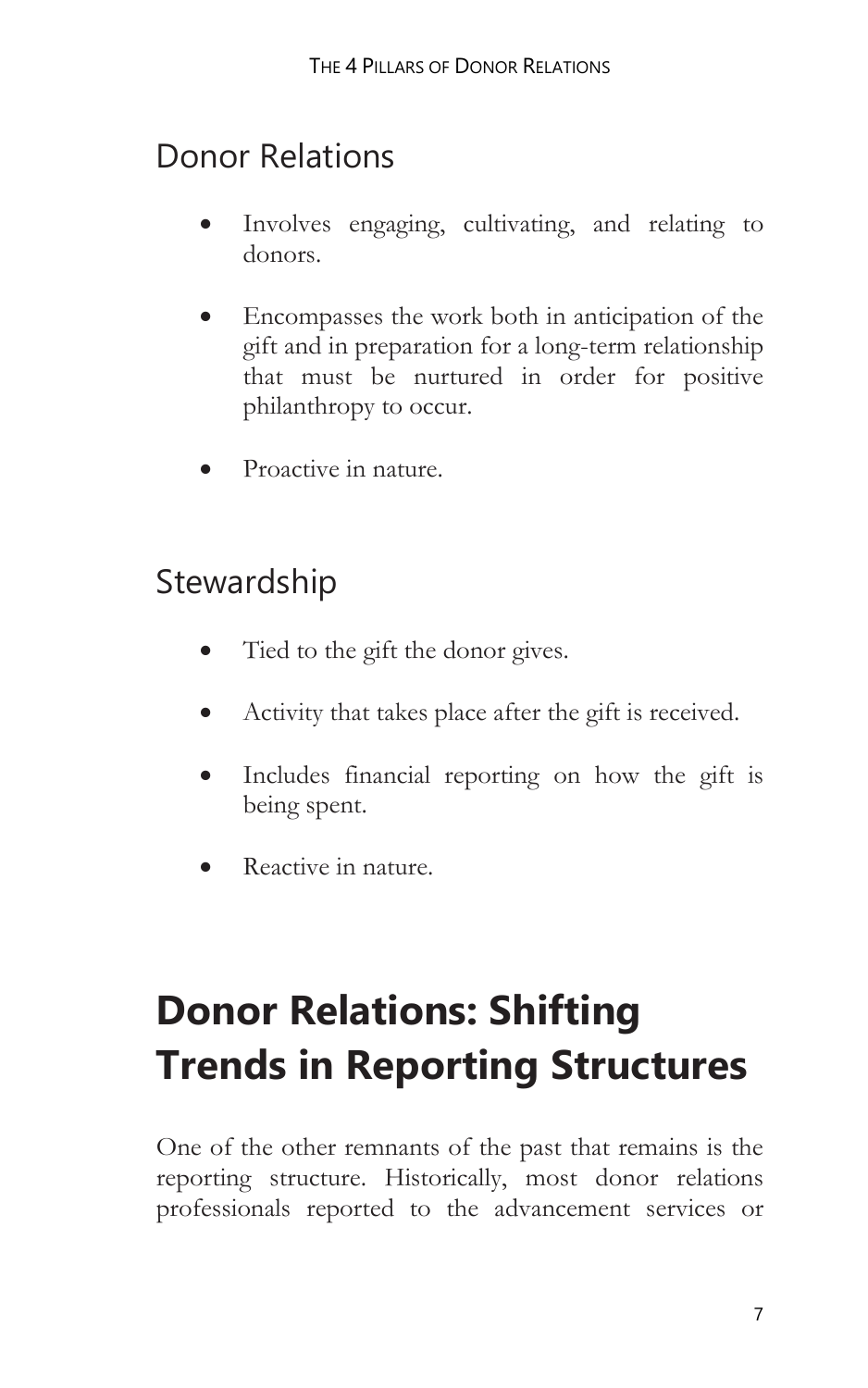operations side of the fundraising house. In the past five years, reporting to the fundraising or major gifts side of the house as a best practice across institutions has emerged. This shift signals a trend toward the center, noting that donor relations and good fundraising go hand in hand.

In addition, donor relations has an increasing presence at major gift meetings and through prospect management. In the past, stewardship needed access to data and financial information, thus making it a perfect fit for advancement services, but the shift toward the frontline is occurring en masse while still keeping donor relations inextricably linked to the data and finance side of the operation.

More rapid change is ahead. As organizations venture to raise more and more funding, like a billion dollars in one year, donor relations will have more and more opportunities to thrive and flourish. Donor relations remains an integral part of the fundraising landscape, whether peers and practitioners choose to acknowledge it or not. As the future unfolds, even more importance will be placed on the personal efforts and engagement that donor relations provides. And donor relations professionals must rise to the greater strategic challenge. Putting donors at the center of our efforts, and not just their gifts, building intentional and strategic programs of strong and metric-based efforts—these things are driving fundraising forward.

As donor relations evolves as a profession, one of the questions I field most often is how to transform a reactive checkers-playing donor relations shop into a proactive chess-playing donor relations shop. And therein lies the great divide. A proactive donor relations professional has so many more choices than a reactive one does; being reactive only allows for one path. If you always have your head down, producing results as you have in the past, you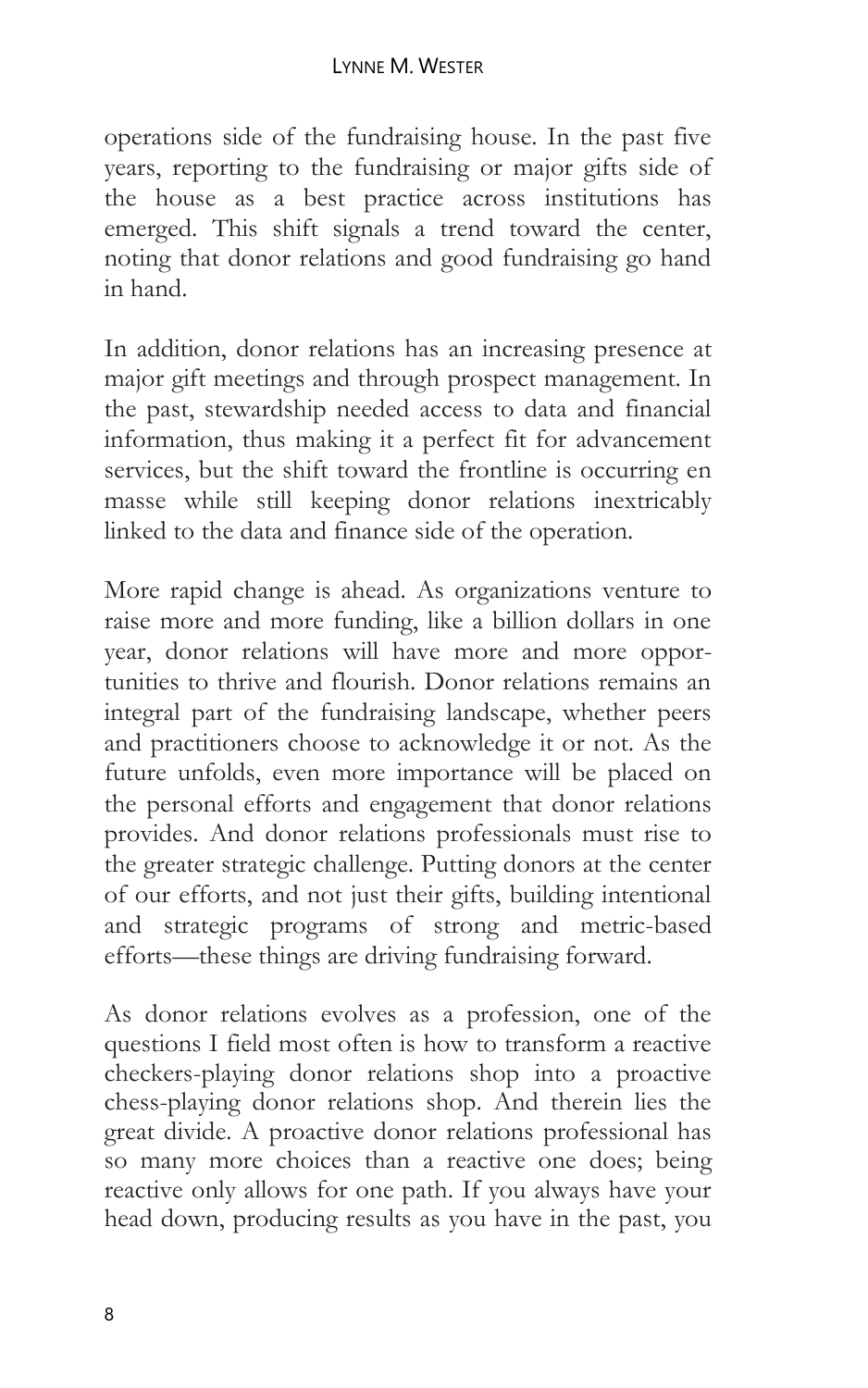have no options to look ahead to the future and become strategic about your work. If you're always doing the same work over and over, how can you be innovative? It requires huge discipline and planning to truly become proactive and strategic but there is no better time than now to start.

For me it begins with an assessment of the program, a cold, hard look at where the donor relations shop spends its time and how donors benefit from time used. Are there particular processes that are laborious and tedious? Is there waste happening? Have you surveyed or obtained feedback from you donors to ensure you are building a program they will appreciate and desire, or are you operating off of assumptions? You see, it's a lot like checkers and chess. Checkers is a short–term, limited game with predictable outcomes. This would be your reactive donor relations shop. Chess is a strategic long game, with unpredictable twists and turns that can have long-term results and a vision that is multiple steps ahead. The two are not interchangeable. Our donors deserve chess champions.

The second step after assessing your current program is to obtain feedback from your donors on your current activities and evaluate what is successful and what is losing the game. After that it's time to look to other programs you admire, or those that are proactive and strategic, to find out what they do in order to become successful. It boils down to choice; they will tell you. Like in checkers, if you only have one type of playing piece you are limited. In chess, you have a wide variety, which gives you great choice. Deft moves can be made and game plans switched throughout the game of chess that open up new paths to victory. Can you say this about your donor relations program? Do you have choices of a wide variety of effective activities? If you don't, now is the time for change.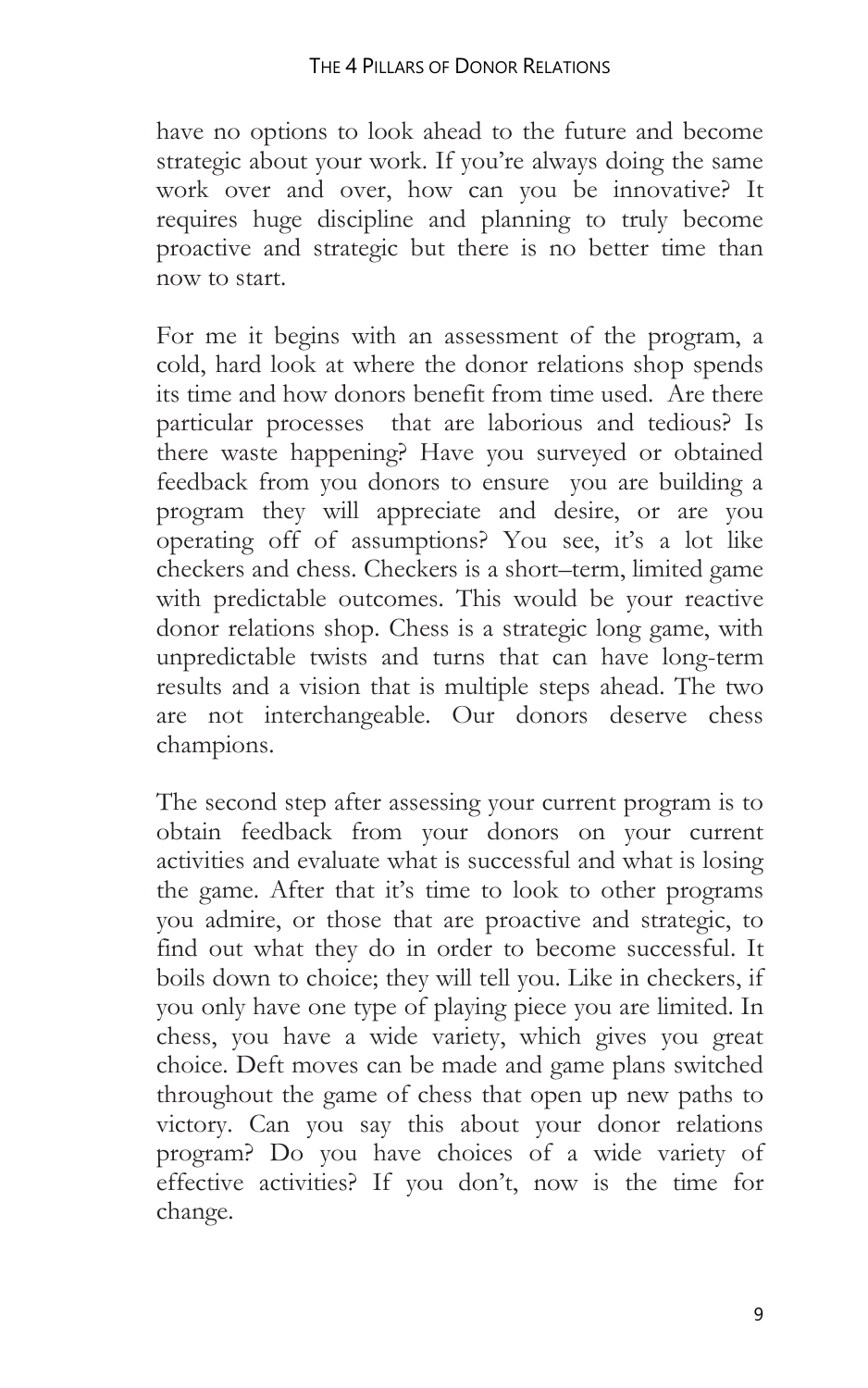After you find new ideas and a new direction for your game plan, it's time to bring it to your leadership to gain their buy-in and support. This step is crucial. Once you have their buy-in, your field of play opens greatly to the possibilities of strategy. Then it's all about the implementation from there. Checkmate.